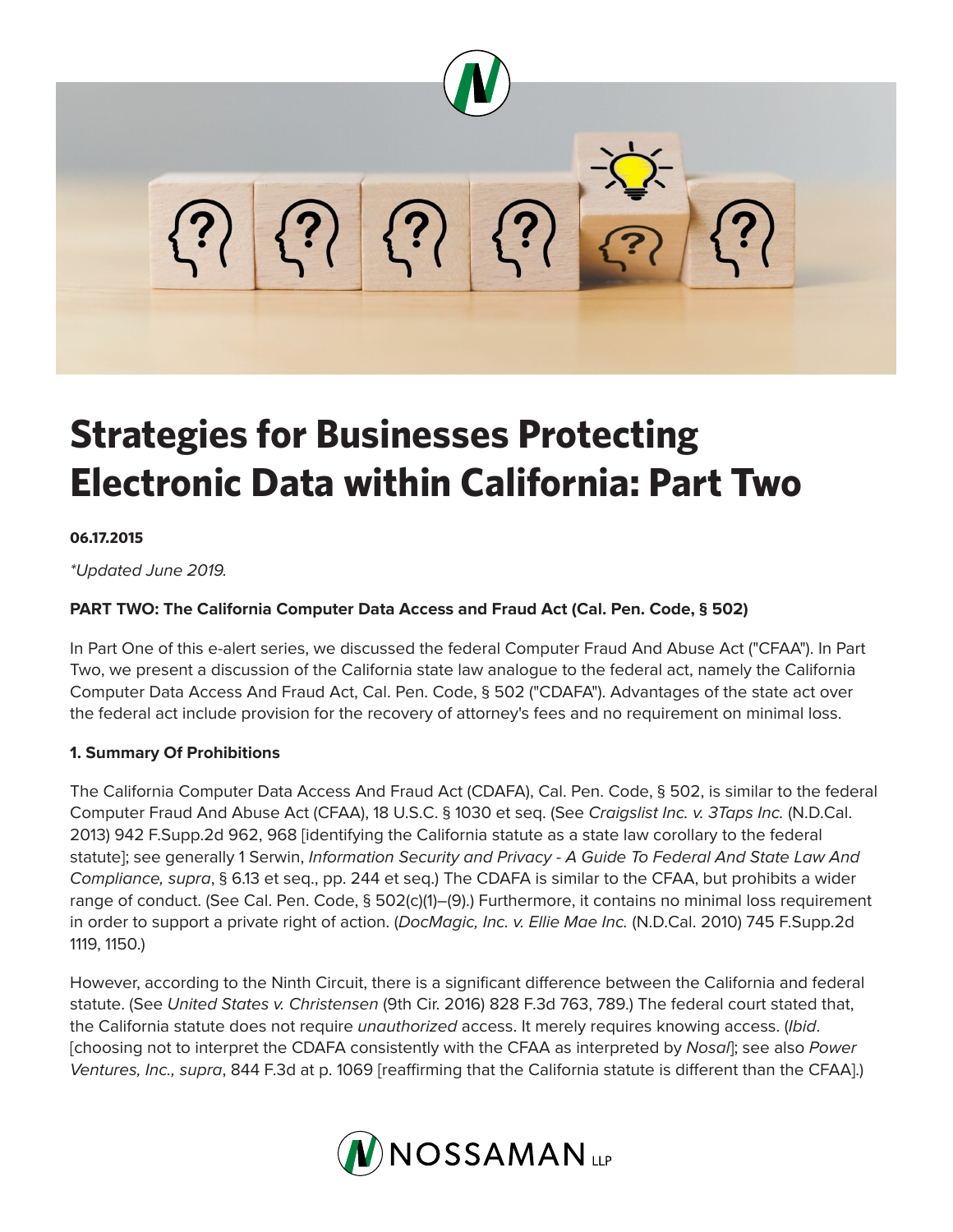According to the court, what makes access unlawful is that the person 'without permission takes, copies, or makes use of' data on the computer. (*Christensen, supra*, 828 F.3d at p. 789 [CFAA criminalizes *unauthorized access*, while the California statute criminalizes *unauthorized taking or use of information*], emphasis added.) Yet, the court acknowledged that there is currently a split of authority in the California courts on the issue addressed by *Christensen* (for a greater discussion on the case, see The Ninth Circuit Holds That California's Anti-Hacking Law, Penal Code Section 502, Does Not Proscribe Unauthorized 'Access' To A Database; Rather The Section Prohibits Unauthorized Use, Copying or Manipulation of Information In The Database.)

In addition to criminal sanctions, the CDAFA provides a civil remedy for an owner of a computer, computer system, computer network, computer program or data who suffers damage or loss by reason of a violation of any of the provisions of [Cal. Penal Code § 502, subd. (c)]. (Cal. Pen. Code, § 502, subd. (e).) Subdivision 502(c) of the California Penal Code, inter alia, lists the following violations regarding knowingly accessing and using without permission a computer or data from a computer:

- 1. Knowingly accessing and without permission altering, damaging, deleting, destroying, or otherwise using any data, computer, computer system, or computer network in order to either (A) devise or execute any scheme or artifice to defraud, deceive, or extort, or (B) wrongfully controlling or obtaining money, property, or data;  $1$
- 2. Knowingly accessing and without permission taking, copying, or making use of any data from computer, computer system, or computer network, or taking or copying any supporting documentation, whether existing or residing internal or external to a computer, computer system, or computer network; $^2$
- 3. Knowingly and without permission using or causing to be used computer services;
- 4. Knowingly accessing and without permission adding, altering, damaging, deleting, or destroying any data, computer software, or computer programs which reside or exist internal or external to a computer, computer system, or computer network, computer system, or computer network;
- 5. Knowingly and without permission disrupting or causing the disruption of computer services or denying or causing the denial of computer services to an authorized user of a computer, computer system, or computer network;3 (But see *Welenco, Inc. v. Corbell, supra*, 126 F.Supp.3d 1154, 1170 [withholding a password for two hours resembles vexing, not hacking behavior].)
- 6. Knowingly and without permission providing or assisting in providing a means of accessing a computer, computer system, or computer network in violation of this section;
- 7. Knowingly and without permission accessing or causing to be accessed any computer, computer system, or computer network;4
- 8. Knowingly introducing any computer contaminant into any computer, computer system, or computer network; and
- 9. Knowingly and without permission using the Internet domain name or profile of another individual, corporation, or entity in connection with the sending of one or more electronic mail messages or posts and thereby damages or causes damage to a computer, computer data, computer system, or computer network.<sup>5</sup>

The limitations period under the CDAFA is 3 years from the later of the date of the wrongful act or the date of the discovery of damage. (Pen. Code, § 502, subd. (e)(5).)

### **2. Knowingly And Without Permission**

There is a split of authority as to whether the phrase knowingly and without permission used in the CDAFA requires access in a manner that overcomes technical or code-based barriers. (*Synopsys, Inc. v. ATopTech, Inc.* (N.D.Cal. Oct. 24, 2013, No. C 13-2965 SC) 2013 U.S.Dist. Lexis 153089, at pp. \*36–\*38 [collecting cases].) 6 Cases holding that overcoming technical or code-based barriers is required include: *NovelPoster v.*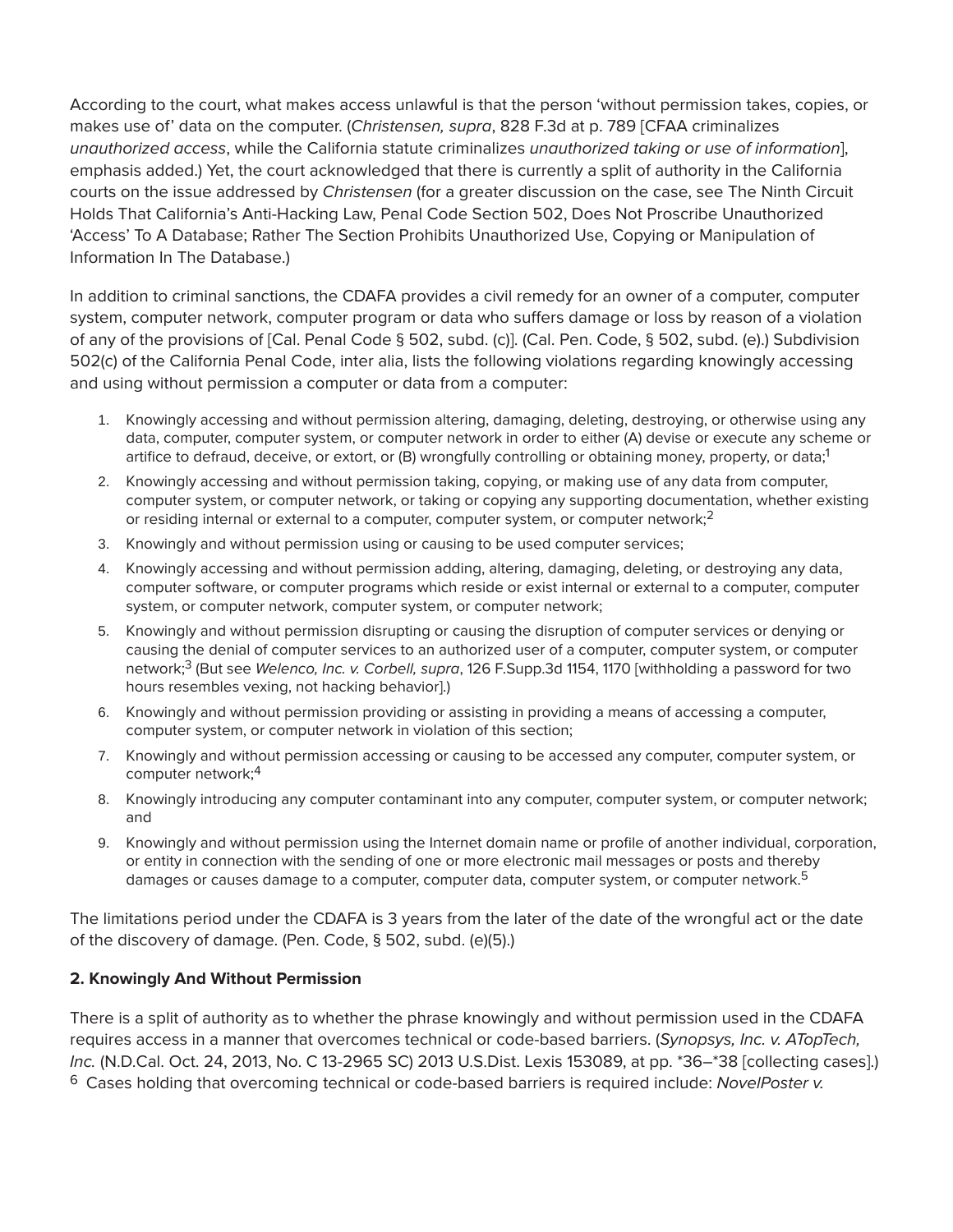*Javitch Canfield Group, supra,* 140 F.Supp.3d at p. 950 (Parties act 'without permission' when they 'circumvent[] technical or code-based barriers in place to restrict or bar a user's access.'); *New Show Studios LLC v. Needle* (C.D.Cal. June 30, 2014, No. 14-CV01250-CAS(MRWx)) 2014 U.S.Dist. Lexis 90656, at p. \*21 ([P] laintiffs have not alleged that defendants circumvented any technical or code-based barriers[.]); *Perkins v. LinkedIn Corp.* (N.D.Cal. June 12, 2014, No. 13-CV-4303-LHK) 2014 U.S.Dist. Lexis 81042, at pp. \*60–\*61 ([I] ndividuals may only be subjected to liability for acting 'without permission' under Section 502 if they access or use a computer, computer network, or website in a manner that overcomes technical or code-based barriers.); *In re Google Android Consumer Privacy Litigation, supra*, 2013 U.S.Dist. Lexis 42724, at pp. \*34– \*37 (circumvention of technical or code based barriers is required); *Facebook, Inc. v. Power Ventures, Inc.* (N. D.Cal. 2012) 844 F.Supp.2d 1025, 1036 (same); *In re iPhone Application Litig.* (N.D.Cal. Sept. 20, 2011, No. 11- CV-2250-LHK) 2011 U.S.Dist. Lexis 106865, at p. \*38 (same); *In re Facebook Privacy Litig.* (N.D.Cal. 2011) 791 F.Supp.2d 705, 716 (same).

Cases that hold that a breach of a technical or code-based barrier is not required include: *Facebook, Inc. v. Power Ventures, Inc., supra*, 844 F.3d at pp. 1067–1068 (defendant knowingly accessed plaintiff's website without permission in violation of CDAFA, where plaintiff issued defendant a written cease and desist letter rescinding permission); *Synopsys, Inc. v. ATopTech, Inc., supra*, 2013 U.S.Dist. Lexis 153089, at pp. \*37–\*38 (The Court cannot find as a matter of law that Plaintiff does not state a claim under the CDAFA solely because Plaintiff relies on the alleged breach of a license agreement instead of a technical breach.); *DocMagic, Inc. v. Ellie Mae, Inc., supra*, 745 F.Supp.2d at p. 1151 (section 502 also prohibits knowing access where the access is by means of a third-parties, voluntarily-provided log-in credentials); *Multiven, Inc. v. Cisco Sys., Inc.* (N.D.Cal. 2010) 725 F.Supp.2d at p. 895 (Since the necessary elements of Section 502 do not differ materially from the necessary elements of the CFAA for purposes of this action, the Court finds that there are no genuine issues of material fact remaining as to Cisco Section 502 claim.); *Facebook, Inc. v. ConnectU LLC, supra,* 489 F.Supp.2d at pp. 1090–91 (holding that a defendant's access to a plaintiff's website by using information voluntarily supplied by authorized users was without permission and a violation of the CDAFA); see also *Weingand v. Harland Financial Solutions, Inc.* (N.D.Cal. June 19, 2012, No. C-11-3109) 2012 U.S.Dist. Lexis 84844, at pp. \*13–\*17 (discussing cases but refusing to apply at early stage of proceeding a requirement that a technical or code-based breach is required); *People v. Childs, supra*, 220 Cal.App.4th at p. 1104 (the fact that defendant was an employee who had passwords to the system did not preclude conviction).

### **3. Damages And Other Relief**

Subdivision 502(e)(1) of the Penal Code addresses damages and equitable relief, including injunctive relief, under the CDAFA:

In addition to any other civil remedy available, the owner or lessee of the computer, computer system, computer network, computer program, or data who suffers damage or loss by reason of a violation of any of the provisions of subdivision (c) may bring a civil action against the violator for compensatory damages and injunctive relief or other equitable relief. Compensatory damages shall include any expenditure reasonably and necessarily incurred by the owner or lessee to verify that a computer system, computer network, computer program, or data was or was not altered, damaged, or deleted by the access. For the purposes of actions authorized by this subdivision, the conduct of an unemancipated minor shall be imputed to the parent or legal guardian having control or custody of the minor, pursuant to the provisions of Section 1714.1 of the Civil Code.

In order to state a claim under the CDAFA, Plaintiffs must allege they suffered damage or loss by reason of a violation of Section 502(c). (*In re Google Android Privacy Litigation, supra*, 2013 U.S.Dist. Lexis 42724, at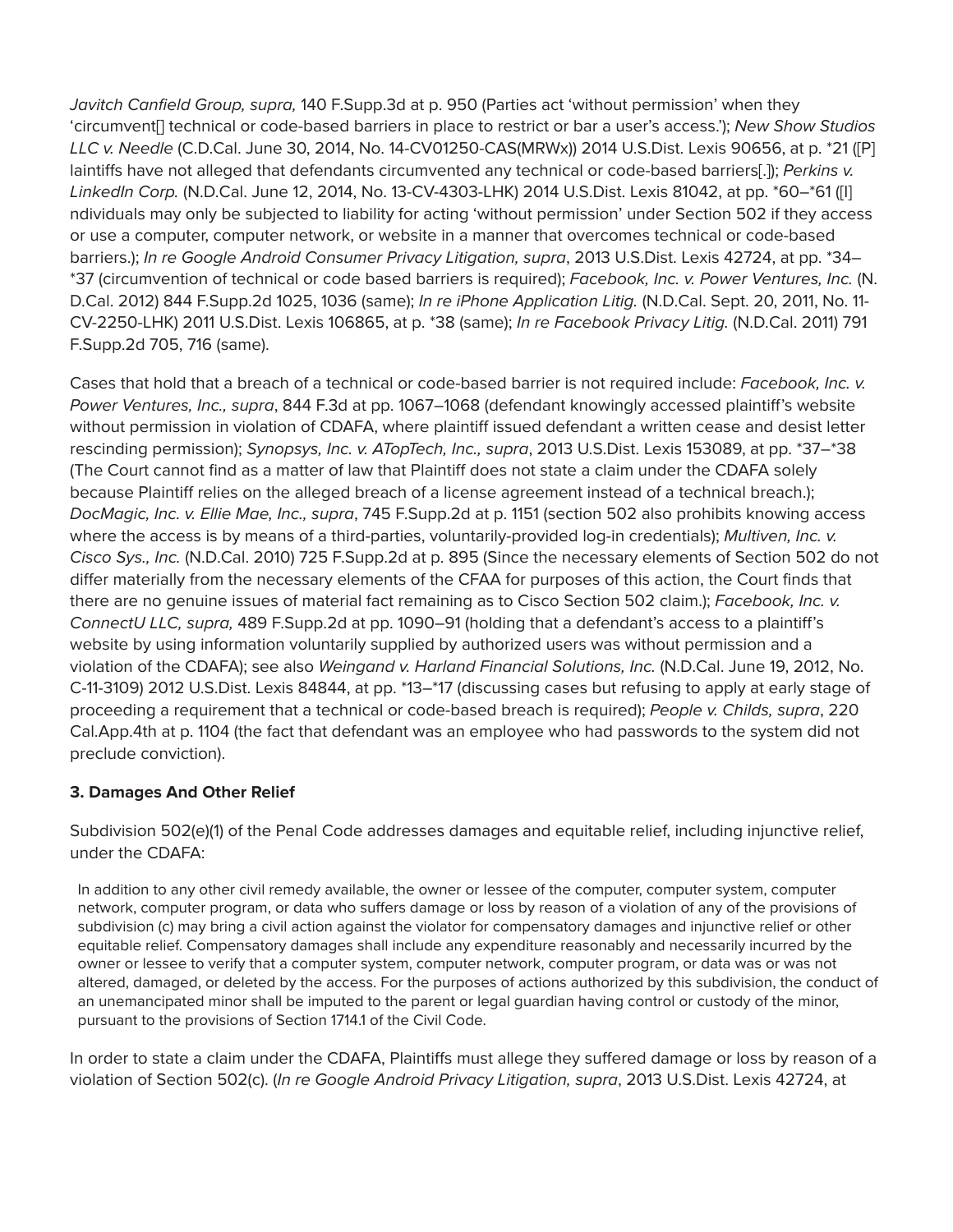p. \*34; see also *In re Carrier IQ, Inc.,* (N.D.Cal. 2015) 78 F.Supp.3d 1051, 1098 [in bringing a claim under the California statute, plaintiffs are require to specifically allege which of nine enumerated offenses defendant violated].) As noted above, unlike the CFAA, the CDAFA does not include a monetary threshold for damages. (*NovelPoster v. Javitch Canfield Group, supra*, 140 F.Supp.3d at p. 948; *DocMagic, Inc. v. Ellie Mae Inc., supra*, 745 F.Supp.2d at p. 1150.) Some courts have concluded that any amount of loss or damage may be sufficient to establish statutory standing. (*In re Google Android Consumer Privacy Litigation, supra*, 2013 U.S.Dist. Lexis 42724, at p. \*34, citing *Mintz v. Mark Bartelstein and Associates, Inc., supra*, 906 F.Supp.2d 1017, and *Facebook, Inc. v. Power Ventures, Inc.* (N.D.Cal. July 20, 2010, No. C 08-05780 JW) 2010 U.S.Dist. Lexis 93517, at pp. \*13–\*14.) As with the CFAA, one must take care in pleading damages under the CDAFA.

Exemplary damages are expressly available under subdivision 502(e)(4): In any action brought pursuant to this subdivision for a willful violation of the provisions of subdivision (c), where it is proved by clear and convincing evidence that a defendant has been guilty of oppression, fraud, or malice as defined in subdivision (c) of section 3294 of the Civil Code, the court may additionally award punitive or exemplary damages.

Additionally, subdivision 502(e)(2) provides that [i]n any action brought pursuant to this subdivision the court may award reasonable attorney's fees.

## **Read Part One here.**

### **Read Part Three here.**

1 See *People v. Tillotson* (2007) 157 Cal.App.4th 517, 537–540 (jury instruction on elements of violation of section 502(c)(1) failed to include the requirement that the defendant without permission alters, damages, deletes, destroys, or otherwise uses the data obtained from . . . access.); see also *People v. Gentry* (1991) 234 Cal.App.3d 131, 140–141 (defendant convicted under prior version of the CDAFA for fraudulently accessing credit evaluation companies computers and entering false information to create false identities).

2 *Facebook, Inc. v. ConnectU LLC* (N.D.Cal. 2007) 489 F.Supp.2d 1087, 1090–1091, applied this subsection to a defendant that accessed information available only to registered users. The defendant used log-in information voluntarily supplied by registered users and contended that it had not violated the subsection because it had not gained unauthorized access. The district court rejected the argument observing that the subsection required knowingly accessing a computer and without permission taking, copying, or making use of data on the computer. In other words, the phrase without permission relates to the taking, copying or making use of data on the computer, not the access.

3 Penal Code subdivision 502(c)(5) is unique in that it does not require access without permission. In *People v. Childs* (2013) 220 Cal.App.4th 1079, a jury convicted the defendant of locking the City and County of San Francisco out of its computer system. The defendant, a network engineer for the City and County, had violated subdivision 502(c)(5) of the Penal Code. On appeal, the defendant argued that the court should interpret subdivision 502(c)(5) to require accessing a computer system without permission. Since he had access to the computer system via his employment, he thus claimed that he had not violated subdivision 502(c)(5). After extensive discussion, the Court of Appeal rejected the defendant's argument, holding that the statute was unambiguous and clear: [S]ubdivision (c)(5) may properly be applied to an employee who uses his or her authorized access to a computer system to disrupt or deny computer services to another lawful user. (*Id*. at p. 1104.)